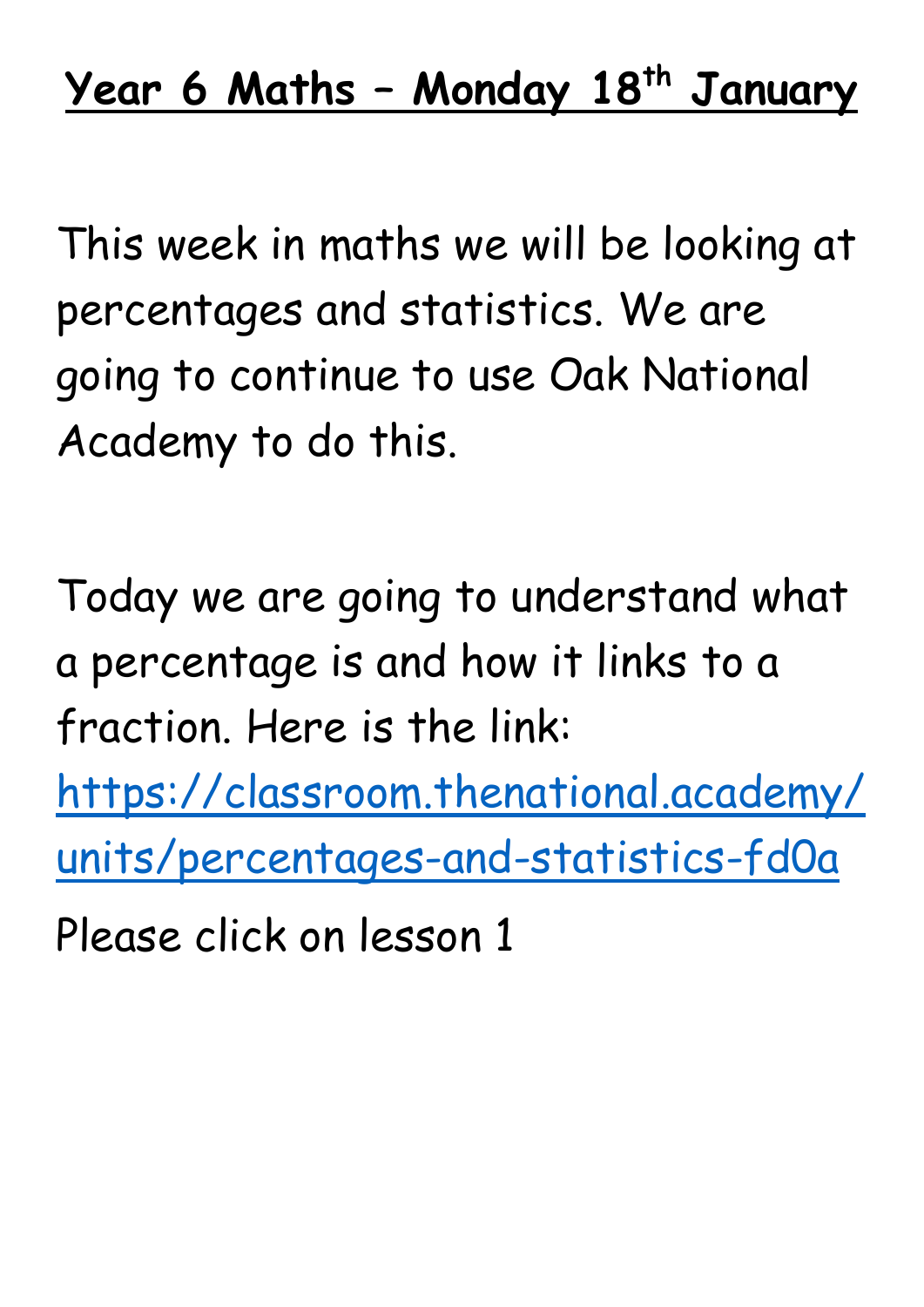

You need to watch the video (there are details on how to do this on the sheets from last week's work). There are different points in the clip where you need to pause the clip while you complete a question. Please make sure you do this, as these questions are linked to your task so it's good to practice with the examples. These do not need to be added to Class Dojo.